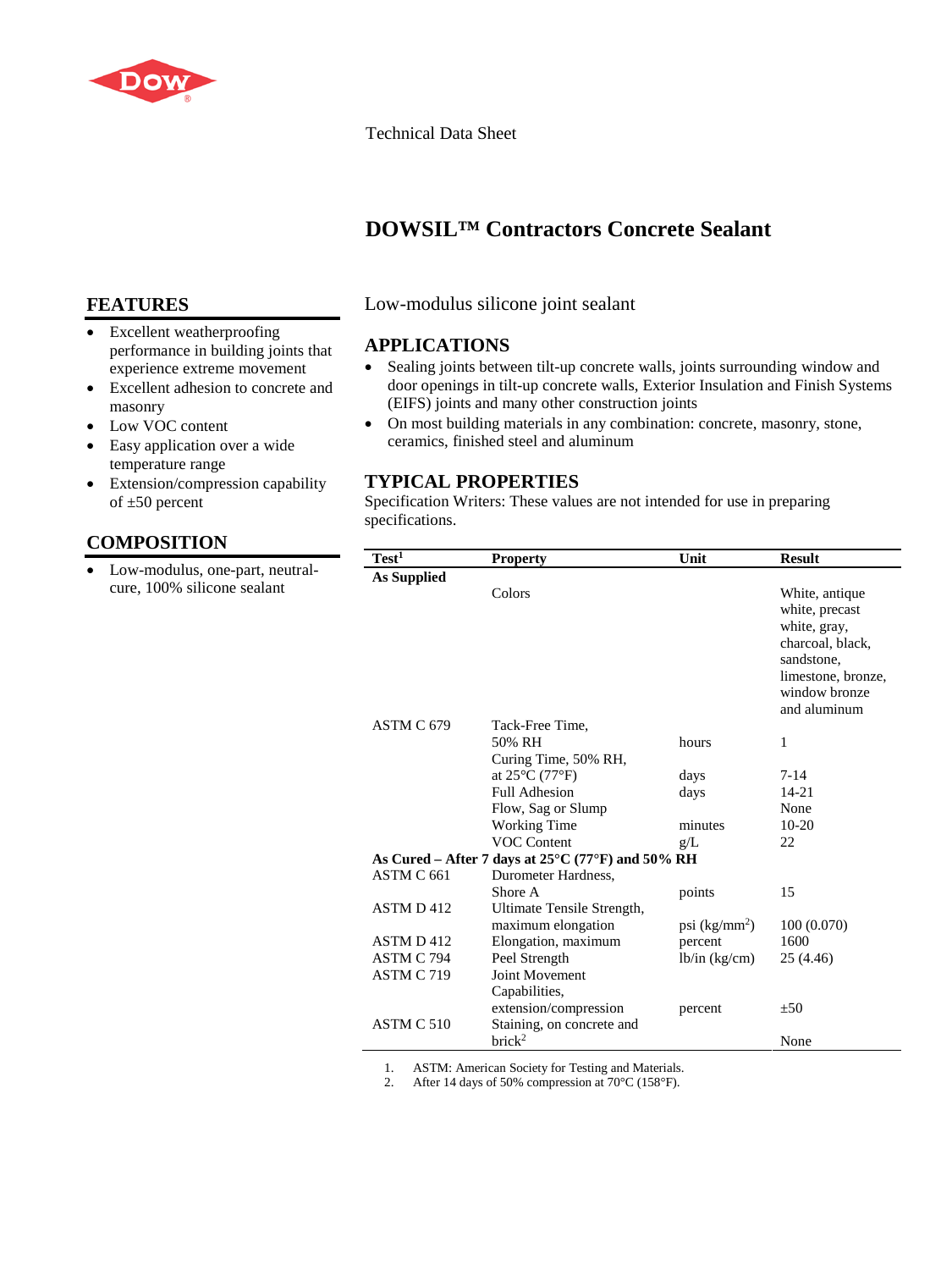## **DESCRIPTION**

DOWSIL™ Contractors Concrete Sealant is a one-part, moisture-cure silicone sealant that provides durable, flexible, watertight joint seals and offers outstanding unprimed adhesion to masonry.

The low-modulus material places only a low stress on the sealant/substrate bond line and exhibits good recovery from extension and compression, enabling superior performance in joints that experience movement extremes. The high joint movement ability of DOWSIL Contractors Concrete Sealant typically allows the repair of failed joints, with no joint widening – saving time and labor costs – due to the increased movement capability of this product compared to organic products used previously.

DOWSIL Contractors Concrete Sealant is available in 11 standard stocked colors (white, antique white, precast white, gray, charcoal, black, sandstone, limestone, bronze, window bronze and aluminum). Custom colors are also available.

# **SEALANT • WATERPROOFING**<br>& RESTORATION INSTITUTE

**Issued to: Dow Silicones Corporation** Product: Dowsil<sup>36</sup>Contractors Concrete Sealant C719: Pass <u>V</u> Ext:+50% Comp:-50% Substrate: Unprimed Glass, Mortar; Primed Aluminum (Dow P5200 Adhesion Promoter was applied to aluminum substrates]

**C661: Rating 20** 

Validation Date: 7/20/09 - 7/19/14 No. 709-CCS714 Copyright © 2009

**SEALANT VALIDATION** www.swrionline.org

## **APPROVALS/ SPECIFICATIONS**

DOWSIL Contractors Concrete Sealant meets or exceeds the requirements of:

• ASTM Specification C 920, Type S, Grade NS, Class 50, Use T, NT, M, G, A and O

- Federal Specification TT-S-001543A for silicone building sealants
- Federal Specification TT-S-00230C for one-component building sealants

## **HOW TO USE**

Refer to the Dow Americas Technical Manual, Form No. 62-1112, for detailed information on joint design, preparatory work, priming, masking and application techniques.

#### **Surface Preparation**

Clean all concrete, masonry and stone joints of all contaminants and impurities. Porous substrates should be cleaned where necessary by grinding, saw cutting, blast cleaning (sand or water), mechanical abrading or a combination of these methods as required to provide a sound, clean, dry surface for sealant application. Dust, loose particles, etc., should be blown out of joints with oil-free compressed air or be vacuum cleaned. Metal and glass surfaces adjacent to masonry should be cleaned by wiping with an oil-free absorbent cloth saturated with solvent such as xylene or toluene.1 *Do not use alcohols as they inhibit the cure.*

#### **Priming**

Primer should be applied before installing the backer rod. Applying a bead of silicone sealant to the substrate material to test adhesion prior to general use is always recommended.

Primer is not required with concrete, masonry, most glass and most porous surfaces. Most aluminum substrates (painted, mill, anodized, etc.) and other nonporous surfaces require use of a primer. Consult Dow for priming recommendations on other materials.

In all cases, a sample should be tested and/or test joints should be installed on the project.

#### **Masking**

Areas adjacent to joints may be masked to ensure neat sealant lines. Do not allow masking tape to touch clean surfaces to which the silicone sealant is to adhere. Tooling should be completed in one continuous stroke immediately after sealant application and before a skin forms. Masking should be removed immediately after tooling.

#### **Application**

DOWSIL Contractors Concrete Sealant should be applied in a continuous operation. A positive pressure adequate to properly fill and seal the joint width should be employed.

The sealant can be applied at outdoor temperatures as low as- $29^{\circ}$ C (- $20^{\circ}$ F), provided that surfaces are clean, dry and frost-free. As a general rule, condensation or frost should not be a problem above 4.4°C (40°F).

#### **Tooling**

Tool or strike DOWSIL Contractors Concrete Sealant with light pressure to spread the material against the backup material and the joint surfaces. *Do not use soaps, oil or alcohols as tooling aids as they inhibit the cure.*

Use a tool with a concave profile to keep DOWSIL Contractors Concrete Sealant within the joint.

#### **Cleaning**

Do not allow uncured silicone sealants to contact non-abradable surfaces such as polished granites, metal or glass. Uncured sealant will leave a film that may change the aesthetic surface characteristics of these substrates. Inadvertently applied sealant should be cleaned from nonporous surfaces using solvent before cure.<sup>1</sup>

1 Follow the solvent manufacturer's safe handling recommendations and local, state and federal regulations regarding solvent usage.

UNRESTRICTED – May be shared with anyone ®™Trademark of The Dow Chemical Company ("Dow") or an affiliated company of Dow DOWSIL™ Contractors Concrete Sealant © 2017 The Dow Chemical Company. All rights reserved. Form No. 63-1010-01 G